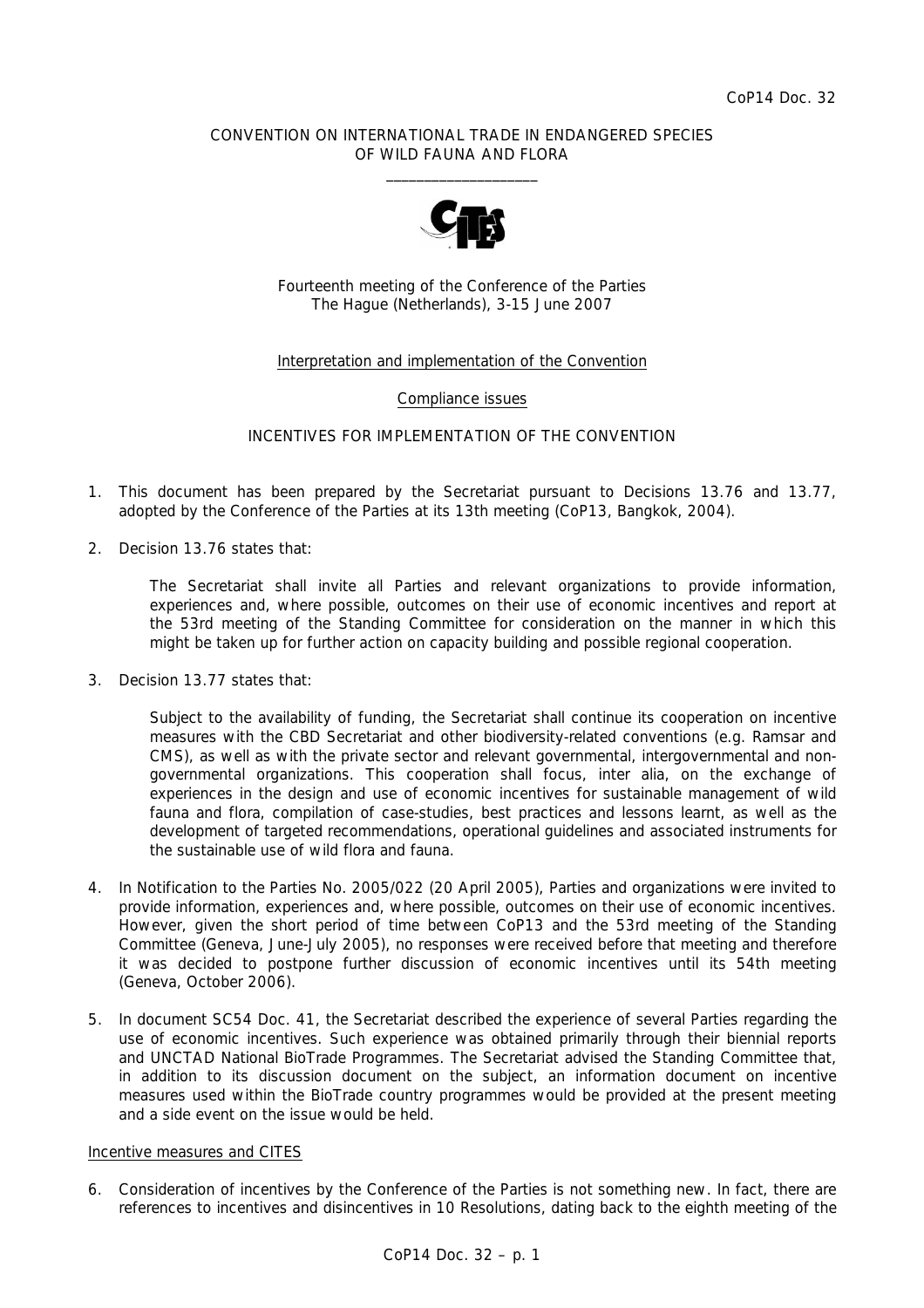Conference of the Parties (Kyoto, 1992). In accordance with Objective 1.1 of the Strategic Vision through 2007, Parties should develop appropriate domestic legislation and policies that encourage the adoption of social and economic incentives that promote and regulate sustainable management of, and responsible trade in, wild fauna and flora and promote effective enforcement of the Convention. The intent of such incentives is not to promote wildlife trade as such but rather to ensure that any wildlife trade undertaken is conducted in a sustainable manner.

- 7. Incentives are recognized as an alternative or a complement to prescriptive regulations. Such regulations, normally contained in legislation, specify what is required to undertake wildlife trade and what is forbidden. They usually incorporate traditional enforcement provisions (e.g. offences and penalties, including fines and confiscation). Incentive measures (e.g. expedited permit issuance, certification, property rights) are seen as more flexible and low-cost alternative means for achieving government policy objectives. By using incentives, the Parties can enlarge the number and type of policy options available to them and encourage particular kinds of behaviour in a more effective and efficient way.
- 8. Positive incentives (measures that reward CITES law-abiding behaviour) are often considered to be a sort of 'carrot' to pre-empt or prevent CITES-related violations from occurring. Penalties, usually considered the most common type of 'stick', may have some deterrent effect but address violations and harm that have already occurred. Incentives can be used to solve implementation and illegal trade problems at the source by attacking their root causes.

### Prescriptive regulations and incentives: a question of balance

- 9. How can compliance be made more attractive than non-compliance? How can countries make sure that a given production system does not reduce the incentives for conservation of the ecosystems in which the CITES-listed species occur? These are two fundamental questions that CITES authorities have addressed when discussing wildlife management, policies and strategies.
- 10. Regarding the first question, Parties have tended to place more emphasis on the use of coercive enforcement to secure compliance, but there is an increasing recognition that the use of specific incentive measures could make an important contribution to the effective implementation of and compliance with CITES rules. For instance, Resolution Conf. 11.3 (Rev. CoP13) on Compliance and enforcement recommends that the Parties **'***promote incentives to secure the support and cooperation of local and rural communities in managing wildlife resources and thereby combating illegal trade'.*
- 11. Will incentive measures (e.g. certification schemes) be more effective than prescriptive regulations (e.g. fines/imprisonment) in tracing the legal origin of CITES products and then reducing illegal trade? Which strategy will achieve that goal the most quickly and effectively? Clearly, there is no 'one-size fits-all' answer and each approach has its advantages and disadvantages.
- 12. Prescriptive regulations and incentives can be used separately, but in theory and in practice they are often closely linked. The effective implementation of the CITES-related legislation therefore requires that governments find and use a judicious blend of prescriptive regulations and incentives. What the stick cannot accomplish by itself may be achieved by combining it with the carrot or vice versa.
- 13. Effective implementation of CITES-related legislation should include adequate and proportional sanctions against offenders accompanied by economic and social incentives. The criminalization of illegal wildlife trade can help to deter violators and the use of incentive measures can help to make compliance more attractive in the first instance.
- 14. Regarding the question on production systems in paragraph 9 above, it is believed that production systems that are linked to wild populations, for example through ranching, enhanced wildlife management and regulated collection of wild individuals, are more likely to provide more incentives for conservation than captive breeding (see Resolution Conf. 8.3 and Resolution Conf. 11.16).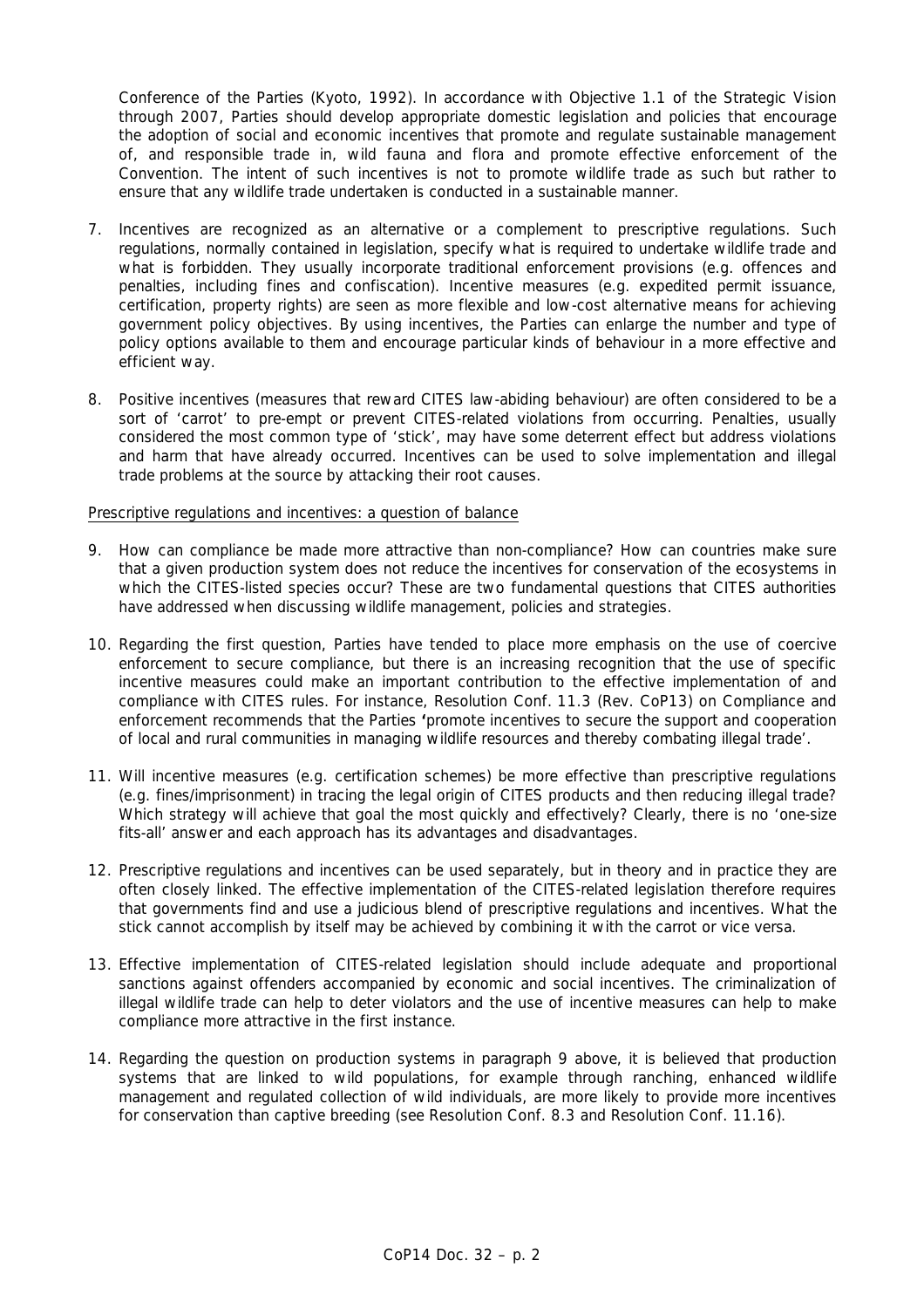### Specific types of incentive measures

- 15. Pursuant to Decisions 13.76 and 13.77, the Secretariat has continued its cooperation on incentive measures with other biodiversity-related conventions, as well as with the private sector and relevant governmental, intergovernmental and non-governmental organizations.
- 16. There are many ways of using incentives and a range of incentive measures are available to policy makers but for practical reasons, cooperation efforts to date have focused on the exchange of information in the design and use of incentive measures that seem most relevant and easily applied within the CITES context. Partners agreed to start with the development of recommendations and guidelines for specific incentive measures building on the findings of the CITES Workshop on Trade Policy and Economic Incentives (Geneva, December 2003). This document develops targeted recommendations for the use of the following specific incentive measures: due diligence, compensatory mechanisms, certification, communal property rights, auctioning of quotas, and cost recovery and environmental charges. So far, funds have not been identified for the preparation of operational guidelines on the use of these measures and the Secretariat encourages Parties, financial institutions, the private sector and other potential donors to provide financial assistance to undertake this work.

# a) Due diligence

- 17. Article VIII, paragraph 3, of the Convention provides that Parties "shall ensure that specimens shall pass through any formalities required for trade with a minimum of delay". The aim of this provision is to ensure that CITES does not impede trade and implies that all the necessary measures for authorizing trade, including scientific advice, permit issuance and physical inspections at entry and exit ports, are carried out with due diligence. Since the aim is not to cause unnecessary difficulties or delays for legal trade, Parties may wish to consider the adoption of standard operating procedures to complete all the formalities required for trade in an efficient manner. Elements such as the time-frame for permit issuance, clearance of shipments, etc. should be contained in the procedures. In any case, law-abiding users of the CITES permitting system should not be discouraged by a lengthy or burdensome process to obtain the authorization to trade. Due diligence would be a simple and major incentive to promote compliance with CITES requirements.
- 18. This requirement appears to be directed to CITES authorities. However, due diligence is also expected from the applicants for CITES permits. For instance, traders should know and be able to verify the origin of the specimens they have purchased. They are expected to have taken reasonable steps to ensure that the specimens they are exporting or importing were acquired legally. The requirement for a legal acquisition finding to be made prior to the issuance of an export permit is a well-known provision of the Convention. It is perfectly reasonable and logical that a Management Authority should be entitled to review information provided to them by an applicant and to require the applicant to provide appropriate additional information if that is needed to verify the veracity of any information included in an application for an export permit. In fact, it would be impossible for a CITES Management Authority to implement its obligations under the provisions of Article IV, paragraph 2 (b), of the Convention without reviewing the information on how the specimen was obtained. Professional associations may also consider introducing a code of conduct for the business community undertaking legal wildlife trade. An adequate code of conduct would facilitate the work of CITES authorities, help to reduce time required for issuance of permits and certificates and enhance the role of the private sector in intelligence-gathering to identify and prosecute illegal traders.

# b) Compensatory mechanisms

19. In many countries, the future of CITES-listed species is inextricably linked to the people who share their habitat. The growth of human population exposes species and people to several forms of human-wildlife conflict. Pastoralists or farmers and their livestock or agricultural products share the habitat of CITES-listed species across many countries. For instance, the levels of livestock predation by big cats, such as leopards, snow leopards, jaguars, pumas, tigers, etc. are significant in some countries and retaliatory killing by the landowners and herders is a direct threat to big cat populations. Compensating pastoralists and farmers for damage caused by wildlife could potentially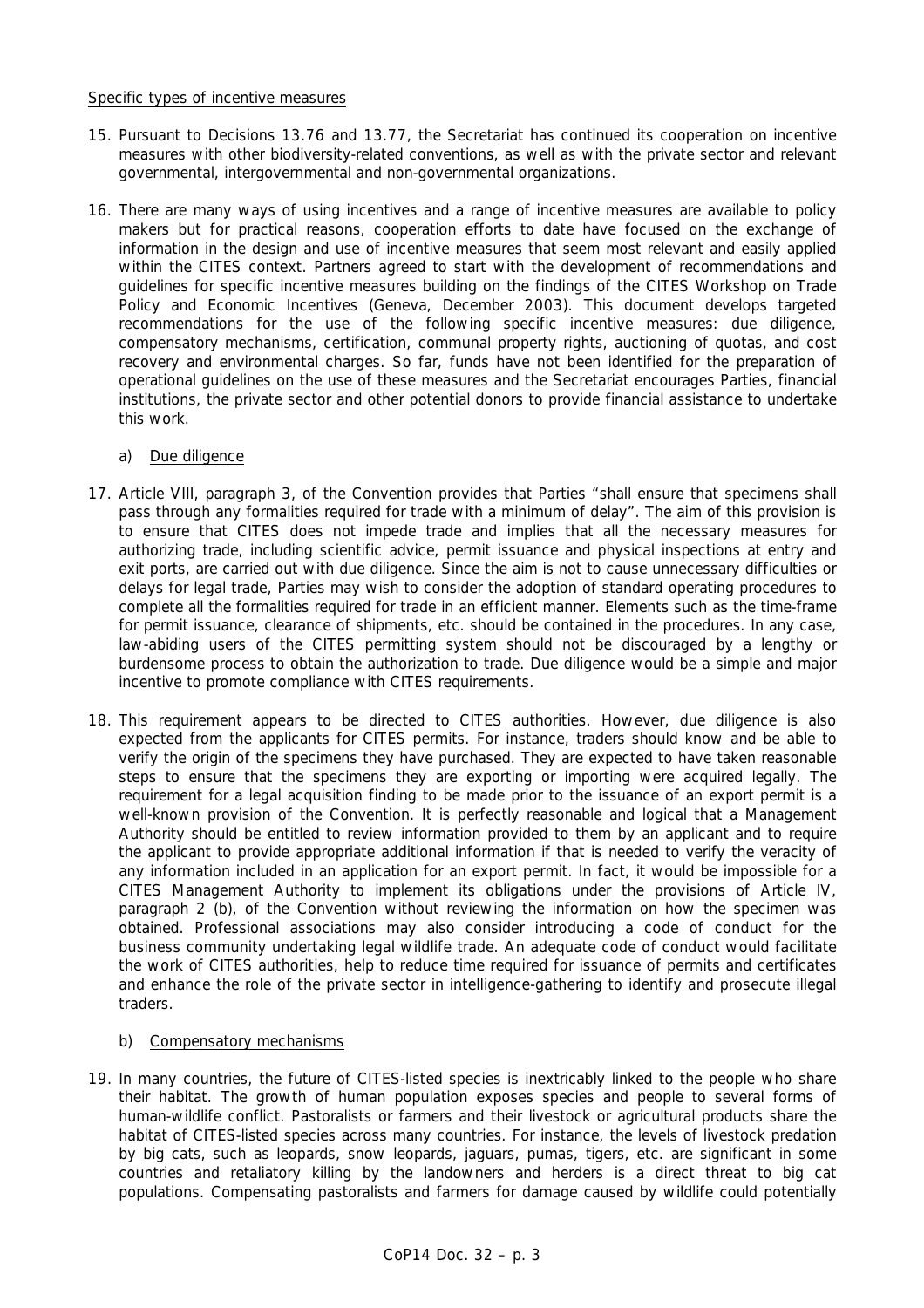reduce hunting pressures on wildlife populations and give local communities and landowners the opportunity to support the conservation of those species while at the same time protecting their livelihoods. Compensation usually means an amount that is paid to producers to compensate them for damage, provided that they agree not to kill the animals.

- 20. However, compensatory mechanisms can have unexpected effects, such as a decrease in efforts to prevent damage and an increase of agricultural expansion since they can be perceived as a subsidy towards crop and livestock production. Other types of incentives, such as developing a hunting trophy industry, creating livestock-free areas on common land, or improved access to markets for alternative or substitute products have been developed by some countries, in exchange for a conservation commitment from local communities.
	- c) Certification
- 21. A certification system is the procedure by which a government or a third party gives written assurance that a product, process or service conforms to specified requirements. In the CITES context, the main purpose of certification is to clearly differentiate in the market a legal CITES product from an illegal one and in doing so, separate the legal and illegal markets for CITES products. In order to do that, it is critical to have a credible traceability system that differentiates both types of products. This is one of the main challenges that face the CITES Authorities when determining that the legal acquisition of the specimens. Ideally, consumers will care more about the source of the specimens than about the price. There are two kinds of certification systems: voluntary and regulatory.
- 22. Voluntary certification refers to the issuance of written assurance (the certificate) by a third party that has audited and verified that a biodiversity product conforms to the requirements specified in a standard. This market-based incentive is applied voluntarily in many countries by producers of biodiversity products, such as timber, non-timber forest products, 'dolphin friendly' tuna, crocodile and turtle farms. The incentive is based on the rationale that consumers are willing to pay a premium for these products and that by increasing demand for sustainably-produced biodiversity products, voluntary certification will encourage other producers to improve their management practices. A variety of certification schemes have been set up by international organizations, including the Forest Stewardship Council, the Marine Stewardship Council and the International Organization for Standardization, ranging from country certification to concession or company certification to product labelling.
- 23. There also is regulatory certification (also known as verification), mandated by law, where the government holds the certification authority. The CITES permitting system as set out in the Convention is a good example of a regulatory certification system, with designated Management and Scientific Authorities acting as 'certifiers' that the goods covered have been produced in a way that is non-detrimental to the survival of the species involved and have been legally obtained. The CITES system concerns primarily the actual products (specimens in trade) covered by a permit or certificate, but also the management of the production system.
- 24. In order to make the CITES permitting system (including the security stamps, the tags, the marks, the logos, etc.) a fully-recognized regulatory and branding-type certification scheme, Parties have different options at their disposal. They can for example standardize practices for the undertaking of non-detriment and legal-acquisition findings or design a certification package combining voluntary certification schemes with the regulatory requirements. Either of these options needs to be implemented in a credible way. Standardized practices require the formulation of clear and realistic criteria that ensure that trade does not affect the survival of the species in the wild. More importantly, regulatory certification requires the independence of Management and Scientific Authorities *vis-à-vis* the commercial interests of traders and consumers.
- 25. There have been some attempts to certify CITES products using additional requirements or standards. For instance, the Conference of the Parties established specific branding (universal labelling) using the CITES logo for re-exporting caviar. Although this measure was primarily aimed at preventing illegal packaging and trade, it has had the positive side effect of reassuring consumers. Another example is the combination of CITES with a special regime of appellation of origin together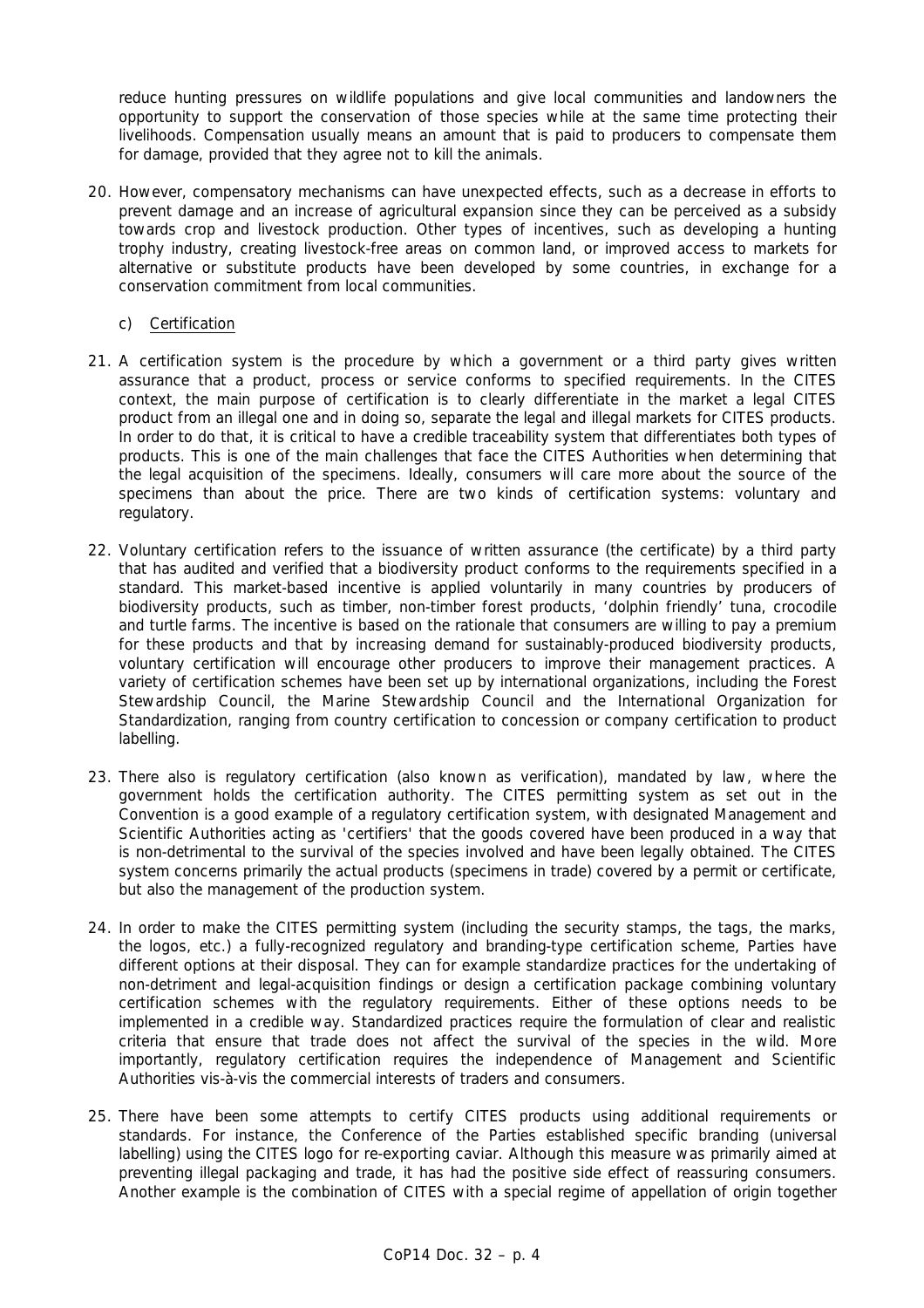with a registered trademark for vicuna wool and products. This mechanism helps range States to combat bio-piracy, establishes market differentiation and ensures local communities to receive more cash for their products. Finally, the UNCTAD BioTrade Initiative combines CITES requirements with additional standards, quality-related for example, to facilitate market access to CITES products and to obtain price premiums.

- 26. There is potential to use CITES as a 'brand name' but development in this direction needs to be approached in a cautious, planned and well-resourced manner. Making a CITES brand name and the CITES certification scheme more credible would require the elaboration of some guidance to countries on conformity assessment, standardization of traceability practices and peer review by other Parties consistent with relevant WTO rules and the International Standard Organization (ISO).
- 27. The Parties may wish to consider creating a working group that would identify the most promising options for CITES Authorities to explore in this area, including those which complement relevant existing standards.

# d) Communal property rights

- 28. If Parties want to ensure that wildlife trade generates revenues for conservation and contributes to poverty alleviation in some particular way, then securing communal property rights is a key element to meet that goal. Communal property rights include the right to use a particular species, to permit or exclude its use by others, to collect the income generated by the use of the species, and to sell or otherwise dispose of specimens of the species.
- 29. In the absence of secure property rights, such as under 'open access' conditions, it is well documented that poachers harvesting valuable specimens of wild species can enjoy profit margins that make any effort to elude enforcement controls worthwhile.
- 30. The assignment of property rights to local communities can help to reduce enforcement costs by providing resource owners with an incentive to protect the species. Those rights could include selfadministration of resource use and the right to sell hunting licences.
- 31. When markets exist, but do not succeed in conserving a valuable resource, poorly defined, weak or missing property rights can be to blame. Indeed, it is very important to determine which characteristics of secure property rights are missing or weak and explore ways to restore or substitute the missing elements. That does not mean that a simple and appropriate solution is always at hand, nor does it imply that this is the only way to achieve conservation.

# e) Auctioning of quotas

- 32. CITES export quotas, indirectly referred to in Article IV of the Convention, have been increasingly used as a tool for ensuring sustainable wildlife trade and management. Such quotas allow limited volumes of trade in specimens from particular national populations of CITES-listed species. The setting of export quotas for Appendix-II species is based on a determination of the level of exports that can be sustained without detriment to the survival of the species. The quotas for Appendix-I species allow trade in a small number of specimens, e.g. hunting trophies. Quotas established represent the maximum number of specimens that will be authorized for export in a single year. Quotas refer, unless otherwise specified, to specimens of wild origin.
- 33. Once the quotas are set, some Parties face major difficulties in allocating the quota in an efficient and fair manner. Parties may consider auctioning the CITES quotas to generate revenues for conservation at the national level. They can also make the quotas transferable and tradable between interested harvesters through a market. With this incentive measure, the quota size does not alter, but the incentives for harvesters do – the one willing to pay the most for a portion of the quota can purchase this in the market. As with traditional quotas, tradable quotas should be linked to the health of the wild populations and the government should be able to increase or decrease them as necessary.
- 34. Tradable quotas are a kind of property right to undertake sustainable harvesting and non-detrimental exports restricted to a given species and location. The quotas could initially be given to a local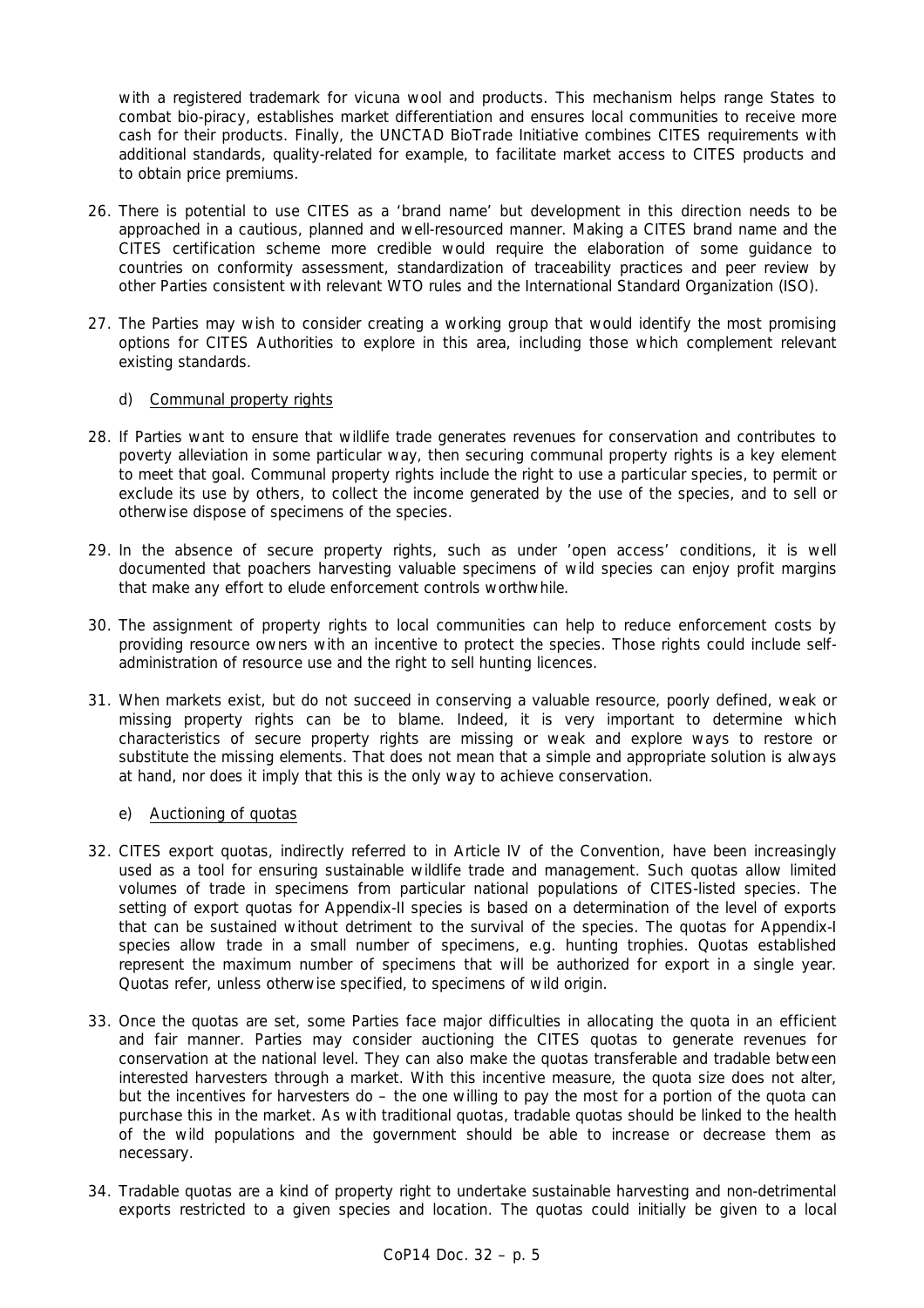community, which could re-sell them. Parties should bear in mind that quotas will work better if harvesters believe completely that illegal activity will be detected and punished (strict monitoring and enforcement by authorities and local communities will be required).

- 35. To the extent that quotas are based on how many specimens of a given species are harvested, such quotas should be (i) transferable between recipients, to ensure that they go to the highest-value use; and (ii) possibly auctioned or sold via some other mechanism to generate revenue. Giving them away on a first-come first-served basis and not allowing re-sale is inefficient and tends to give windfall gains to politically well-connected groups. This is irrespective of how the quota itself is set. If the quota is set beyond a sustainable level, it is too high whether it is tradable or not and whether it is sold or not. Regardless of the approach adopted by the Party concerned, it is important to establish an equitable ownership allocation process to achieve the final outcome of long-term sustainability.
- 36. It should be noted that the scope for use of tradable quotas is dependent on a number of factors, such as strict monitoring and the scale of the harvest. This means that it may not be viable for small harvests. More investigation of their efficacy under different conditions as well as possible constraints in their use is needed.
	- f) Cost recovery and environmental charges
- 37. The provision of administrative services in relation to trade in specimens of CITES-listed species gives Parties the opportunity to recover some or all of the costs involved in the implementation of CITES.
- 38. Used appropriately, cost recovery can provide an important means of improving the efficiency and diligence with which CITES services are delivered. Charges for services can send an important message to users or customers about the cost of the resources involved. It may also improve equity by ensuring that those who use wild fauna and flora or who create the need for regulation bear the costs. From an economic perspective it would be efficient to collect these revenues because those who gain from the permit (i.e. the exporters or importers) are often willing to pay for the services.
- 39. The costs of effective implementation of CITES entail the following:
	- a) Scientific and technical costs incurred in, for example, assessing and monitoring population levels of species, establishing non-detrimental levels of harvest and exports, analysing the causes of declining populations, conservation and management activities (e.g. reintroduction programmes, compensation or incentive programmes for rural communities in contact with reintroduced wildlife, educational and capacity building programmes).
	- b) Administrative costs for Parties these include the costs associated with processing applications for, and issuing, permits and certificates, managing permit information from issued/cancelled permits and certificates, managing national registers, reporting to the Secretariat, responding to the Secretariat's requests for information and the administrative costs of establishing trade legislation.
	- c) Compliance and enforcement costs these include the management costs of staffing, training and equipping personnel for monitoring and enforcement, and collaborative activities with other authorities, such as police and Customs officials, in enforcing CITES export and import regulations and prosecuting violators of trade regulations. Operating an effective enforcement system is one of the major costs to Parties.
- 40. A list of costs for CITES services was included in document CoP13 Doc. 14. In the case of scientific and technical costs, several countries have put in place Conservation Trust Funds at the national level to manage a sum of money (e.g. generated by cost recovery levies), the use of which is often earmarked by law specifically for wildlife conservation (for further details see document SC46 Doc. 8).
- 41. With regard to regulatory (administrative) costs, and particularly the costs of a CITES permit system, most governments appear to shoulder themselves the majority of the costs involved with issuing CITES permits and certificates. More Parties should consider charging an optimal fee for CITES documents, the registration of traders or production facilities and other administrative services in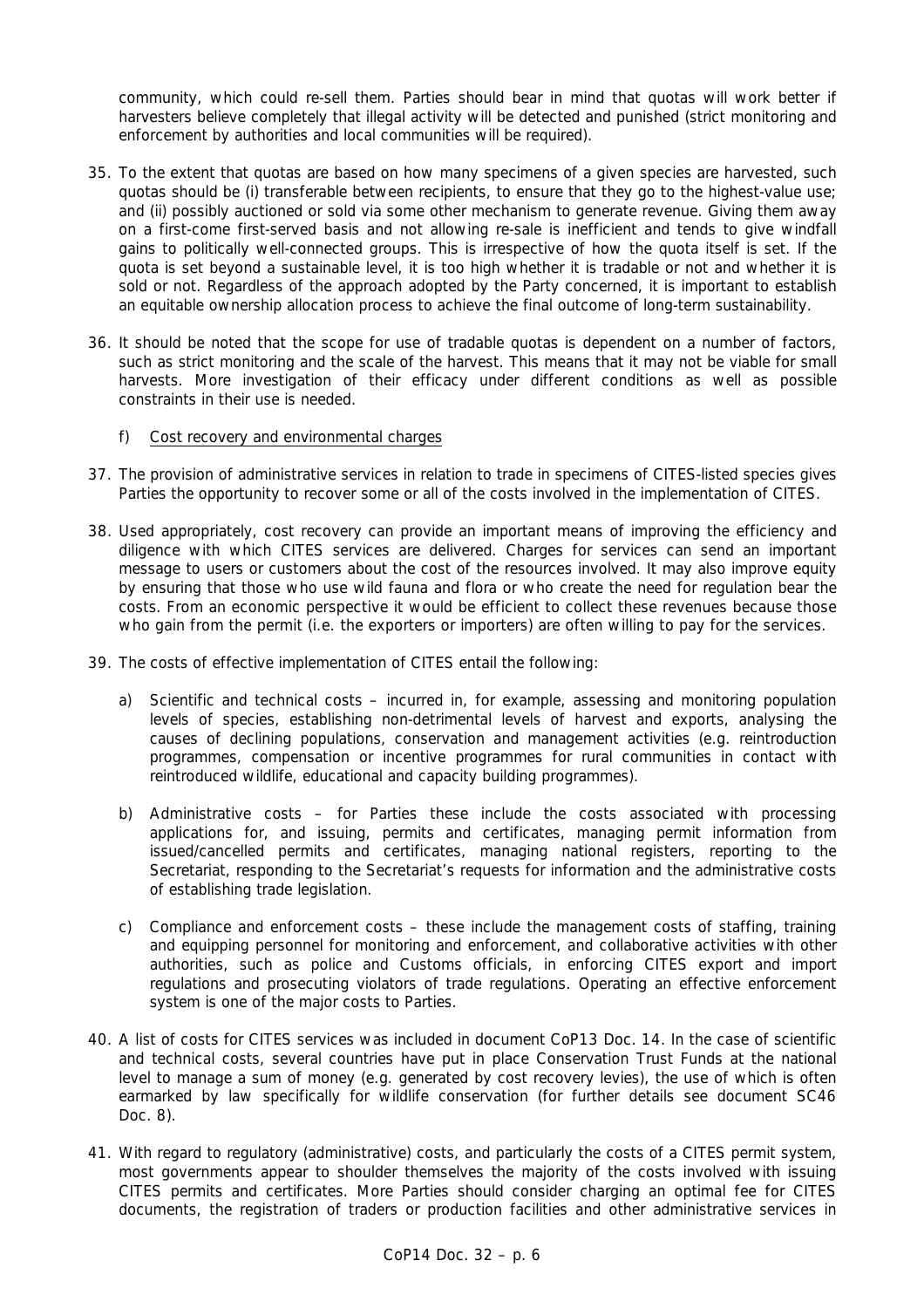order to obtain revenue from the provision of such services. Using, *inter alia*, information provided in Parties' biennial reports, it would be useful and relatively easy to conduct a survey of fee schedules being used in order to prepare some guidance for Parties on cost recovery through such fees. For instance, a fee system could be set up so that the fees for CITES permits reflect the costs of determining the biological status of the resources. This means that the price of the permits could be used to cover overhead costs of periodically assessing the status of the resources, establishing and maintaining databases, and paying staff to do the paperwork involved in issuing the permit.

- 42. Cost recovery may not be warranted for all compliance and enforcement activities. However, some countries require compensation for the cost of housing seized specimens and some others reinvest fines that are paid into conservation programmes. Charges are unlikely to be efficient and cost effective in certain enforcement activities and Parties usually prefer to fund traditional enforcement activities from general tax revenue.
- 43. Assuming that cost recovery is consistent with government policy objectives, as well as efficient and cost-effective, interested Parties might consider designing and implementing a cost recovery programme for relevant CITES activities. The programme might include the design of an environmental charge for wildlife trade. In economic terms, this charge will represent the social cost for the reduction/increase of the population of a particular species; 'social cost' meaning the cost to society as a whole for a certain activity. Different production systems should be submitted to different levels of charges, e.g. captive breeding operations should bear a higher charge that are linked to wild populations.

#### Values and socio-economic drivers

- 44. In order to put the right incentives in place, a better understanding of the value of wildlife and the socio-economic factors driving wildlife trade is needed. Once the market and non-market values, root causes, drivers and patterns of legal and illegal trade are better understood, it is easier for the Parties to identify potential incentives and disincentives. Particular attention should be paid to the value of species for indigenous and local communities for subsistence, cultural or commercial purposes.
- 45. Trading wildlife products harvested from the wild is a significant source of income for many people, despite the fact that the regulation of wildlife trade is often misperceived as having little to do with people and their development priorities. Unless it makes demonstrable economic and financial sense for people to conserve wild fauna and flora, it is unlikely that individuals, households, industries, companies will take action to do so.
- 46. The identification of values and socio-economic drivers is a prerequisite for the selection of the appropriate incentive measures to encourage conservation (including sustainable use) and promote compliance. Policies that create incentives without understanding the drivers for wildlife trade are unlikely to succeed. In many cases socio-economic issues are at the root of unsustainable practices.
- 47. Identifying and assessing the value of CITES-listed species and their role in the ecosystems (in other words, the value of the species in itself and of the services they provide to the ecosystem) can be an incentive for conservation in itself and supports the design of other incentive measures. A number of valuation techniques are available to measure the Total Economic Value of the species (TEV). Interested Parties may wish to benefit from the work on valuation undertaken by the Convention on Biological Diversity (CBD). The values of the species, however, cannot and should not be reduced to exclusively monetary measures of worth. Intrinsic values (non-market values) placed on the species and their ecosystems should be fully integrated in the valuation.
- 48. Unfortunately, illegal wildlife trade is very poorly documented in terms of the species or products involved, trade volumes and values of the species. We know the world's largest markets for wildlife and wildlife products and we can detect some illegal trade practices by analysing discrepancies in the trade statistics contained in the annual reports but no one knows how to estimate or forecast accurately the levels (in terms of volumes and prices) of illegal trade in wildlife at this moment. More economic and causation information is needed to understand the illegal trade patterns and routes in order to put the right incentives in place. For instance, decision-makers would need information to compare trade volumes and market prices for a legal and taxed specimen with volumes and market prices of an illegal specimen.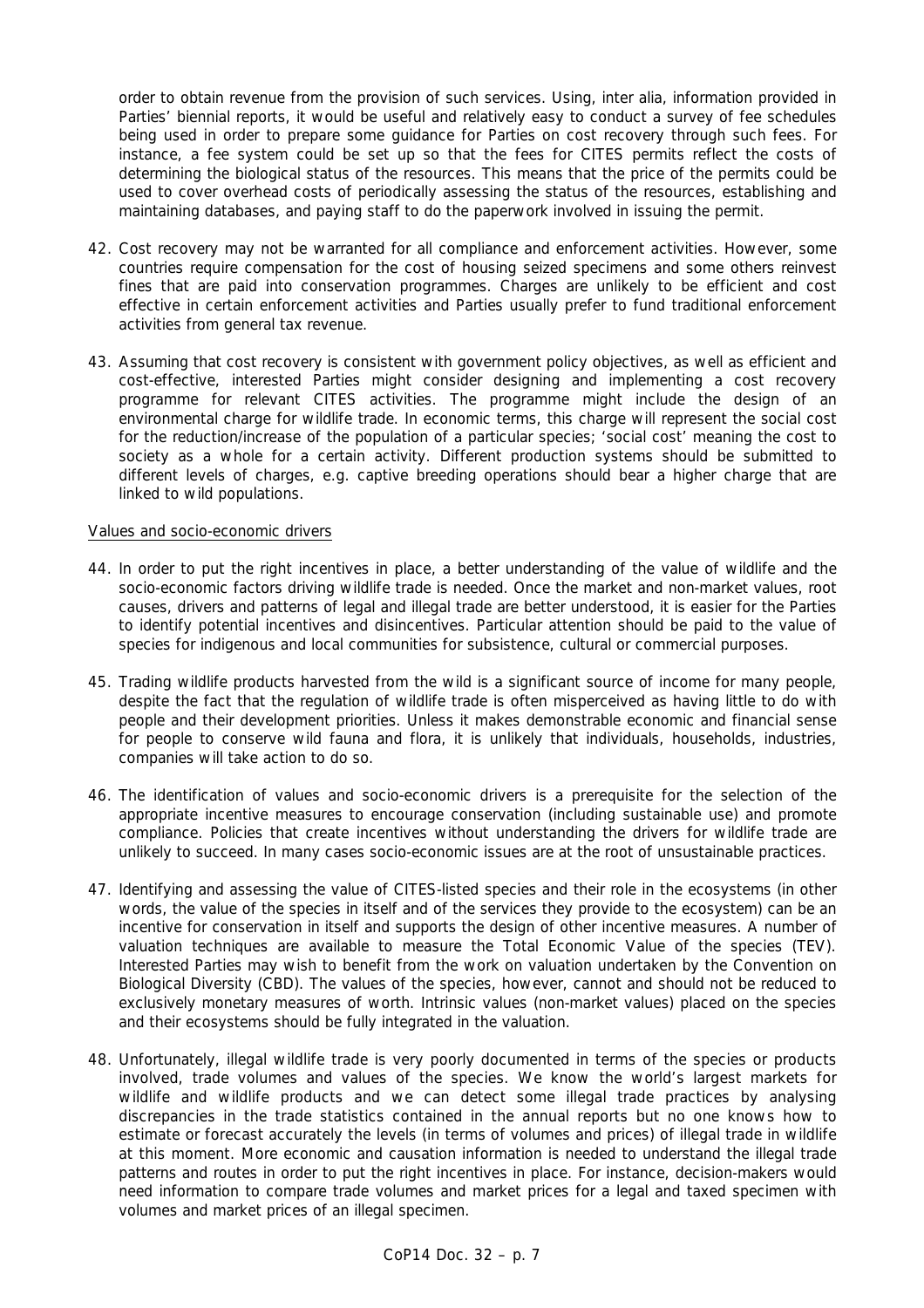49. Finally, Parties may wish to undertake a thorough study to identify and evaluate the environmental, economic and social impacts of different *ex-situ* production systems. For instance, at first glance, captive breeding and artificial propagation systems might be the best solution to ensure conservation. However, they are not always, in every location, technically possible, economically feasible or socially and environmentally acceptable. Captive breeding may work well for some species but not for others and, more importantly, wildlife populations may be adversely affected because commercial captive breeding and artificial propagation can reduce incentives to conserve natural habitats as a source of specimens.

### Cooperation with the UNCTAD BioTrade Initiative

- 50. The UNCTAD BioTrade Initiative and its national programmes are a key partner in the implementation of Decisions 13.76 and 13.77. UNCTAD launched the BioTrade Initiative at the third meeting of the Conference of the Parties to CBD in 1996.
- 51. The main purpose of cooperation between the Secretariats of CITES and the BioTrade Initiative is to ensure the conservation of the CITES-listed species selected by the countries where BioTrade operates, enhance the livelihoods of poor people in remote and marginal areas and encourage compliance by the private sector with CITES requirements and national legislation. Particular attention is paid to the role of incentive measures for sound management of CITES-listed species and benefit sharing with local communities that are most directly affecting the habitat of the species concerned.
- 52. Since CITES-UNCTAD cooperation started in 2001, several CITES Parties, namely Bolivia, Colombia, Ecuador, Peru, Uganda and Viet Nam have selected CITES-listed species as a component of their national BioTrade programmes. Bolivia and Uganda have received substantial technical and financial assistance for conducting wildlife trade surveys, developing adequate CITES-implementing legislation and making non-detriment findings for selected species. The BioTrade Initiative has financed CITES workshops in those two countries and covered the travel costs of Secretariat staff. So far, substantial progress in the implementation of CITES and the sustainable use of CITES-listed species has been achieved by both programmes.
- 53. In October 2006, the UNCTAD BioTrade Initiative funded a mission of the CITES Secretariat to Uganda. The aim of the mission was to facilitate cooperation between the Uganda Export Promotions Board (UEPB), which acts as the national BioTrade authority, and CITES authorities as well as between the public and private sectors. The Management Authority acknowledged that wildlife traders had expressed frustration with government institutions that have small staff, narrow mandates and do not communicate enough between each other. In addition, the mission gave the Secretariat an opportunity to discuss a number of CITES implementation issues with CITES authorities and to prepare the ground for a wildlife trade policy review which Uganda has decided to undertake. The Uganda Biotrade Programme was welcomed as it helped CITES authorities to better cope with limited institutional capacity and other difficulties.
- 54. In November 2006, UNCTAD organized a workshop in Geneva aimed to promote collaboration among the secretariats of the biodiversity-related conventions. The workshop contributed to the implementation of CITES Decision 13.77 by bringing together representatives from CBD, CITES, Ramsar, the Global Mechanism of the UNCCD, UNEP and other stakeholder organizations to exchange experiences and discuss a common strategy for three key areas: private sector engagement, incentive measures and international trade. Concerning incentive measures, the informal MEA network decided it would be appropriate to prepare an input for CoP14 (pursuant to CITES Decision 13.77) and for CBD's in depth review of those measures (as mandated in CBD CoP8 Decision VIII/26), using examples that concern CITES-listed species, Ramsar sites, arid lands, etc. This work would be based on previous analytical studies on incentive measures (e.g. IUCN, OECD and UNEP studies). It is expected that a side-event will be organized at the present meeting to exchange information on the cases identified and discuss the next steps.
- 55. More recently, the BioTrade Initiative supported the participation of the CITES Secretariat in an informal planning workshop for the sustainable trade in a fish from the Amazon region, *Arapaima gigas*, held from 12 to 13 December 2006 in Rio de Janeiro, Brazil. The meeting explored the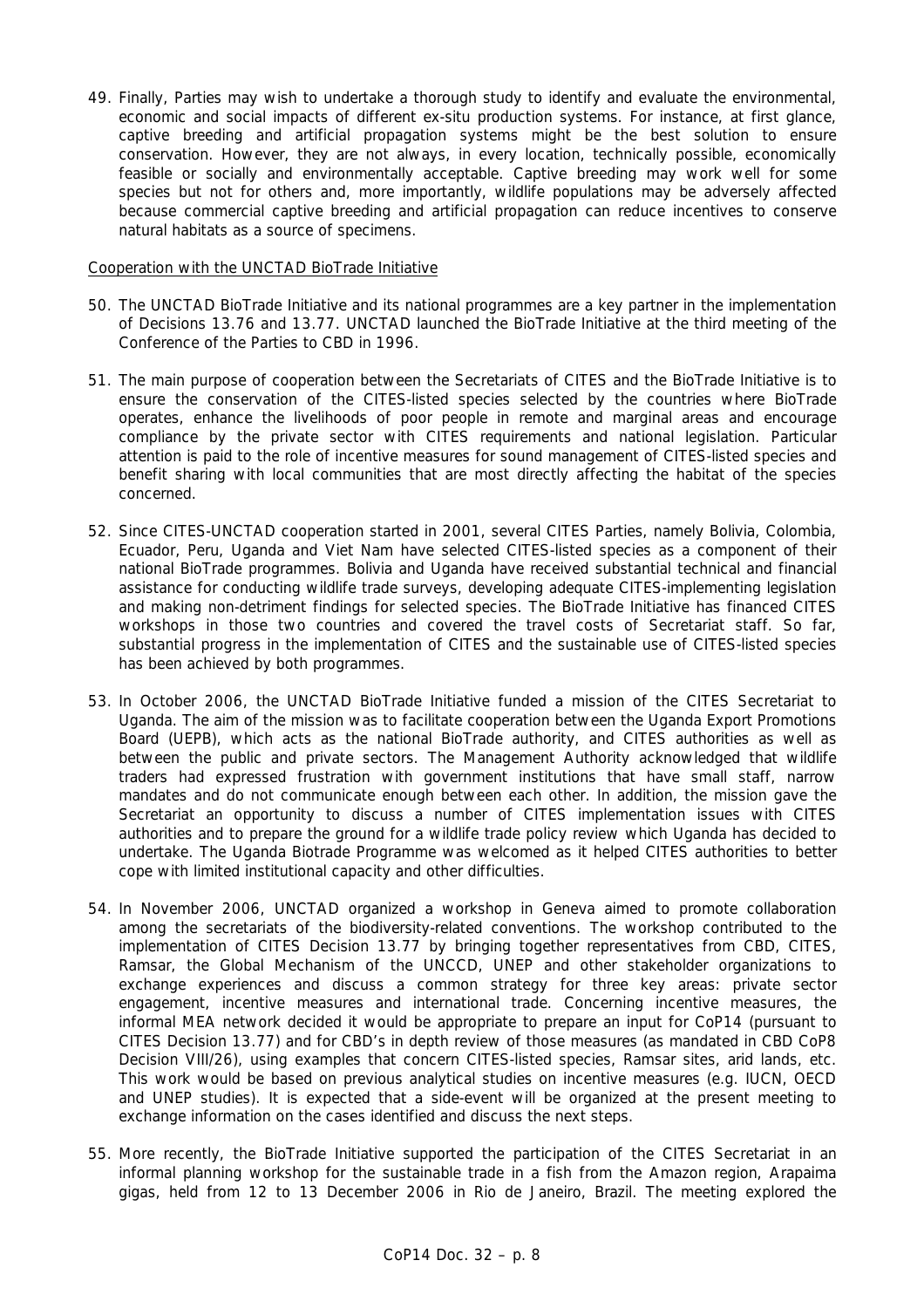potential for promoting a programme on the sustainable use of and trade in *Arapaima gigas* aimed at contributing to the better management of the species, the conservation of its habitat and the generation of benefits for local communities living in the Amazon basin. Brazil, Colombia and Peru as well as relevant organizations such as FAO-Infopesca and the Amazon Cooperation Treaty Organization (ACTO), discussed the status of the populations, their management programmes, their regulatory frameworks and their market strategies for this species.

- 56. As a result of the ongoing cooperation, CITES requirements have been incorporated in UNCTAD BioTrade procedures, such as the selection of product groups and value chains, development of tools for engagement of the private sector, etc. For example, UNCTAD BioTrade developed, in close cooperation with the CITES authorities of the countries in which it operates, guidelines for sustainable management of wildlife products for enterprises engaged in wildlife trade. In a broader context, the approach followed by UNCTAD BioTrade has demonstrated that species conservation and poverty reduction can be delivered together.
- 57. As a next step, the private sector will be encouraged to reinvest in conservation and adopt and promote good practices, standards and codes of conduct for the sustainable use of and fair trade in CITES-listed species. For this purpose, the private sector may seek the support of UNCTAD BioTrade and other specialized agencies. At the national level, they can benefit from the technical support of 'export promotion' government bodies and ministries competent for external trade. These agencies have played an important role in bringing together CITES authorities, the private sector, other environmental authorities and enforcement agencies in countries such as Uganda.
- 58. A Memorandum of Understanding between the Secretariats of CITES and UNCTAD is being discussed to formalize their cooperation under the BioTrade Initiative and it is expected to be signed soon.

#### Stakeholders' engagement

- 59. In order to associate people with wildlife conservation and to identify incentives that can increase the positive social impacts of CITES-related decisions and mitigate or remove the negative ones, Parties should encourage the participation of relevant stakeholders. Raising awareness among all stakeholders of the value and services of CITES-listed species improves the chances for incentive measures to be successful.
- 60. The range of stakeholders should include rural organizations, cooperatives and community-level committees, representatives of indigenous people, as well as government bodies, non-governmental organizations, the private sector, academia, relevant national and multilateral organizations and individuals. These stakeholders may have practical knowledge regarding the design of incentive measures and could be key players in its successful implementation.
- 61. Since participation of stakeholders is crucial to increase the likelihood of the incentives being accepted, Parties may wish to map out the relevant stakeholders early on and chart how different types of actors could be engaged in consultation processes on the design and use of incentives.
- 62. A recent WWF report, entitled 'Species and People: Linked Futures', presents case studies on the contribution of wildlife conservation to rural livelihoods and the Millennium Development Goals. The report notes that underlying causes for wildlife loss are often the same as, or are closely related to, some of the root causes of poverty. These include the marginalization of rural communities, weak governance and political instability.
- 63. Those who live in natural areas and use natural resources for their survival are the rural poor. The conclusion of the WWF report is that species conservation can and does contribute to, *inter alia*, poverty reduction and livelihood improvement.

# Recommendations

64. Parties are encouraged to internalize the costs of issuing CITES permits and certificates and providing other administrative services through cost recovery programmes and environmental charges. The Secretariat recommends that a survey be done of the fees set for CITES permits as well as CITES-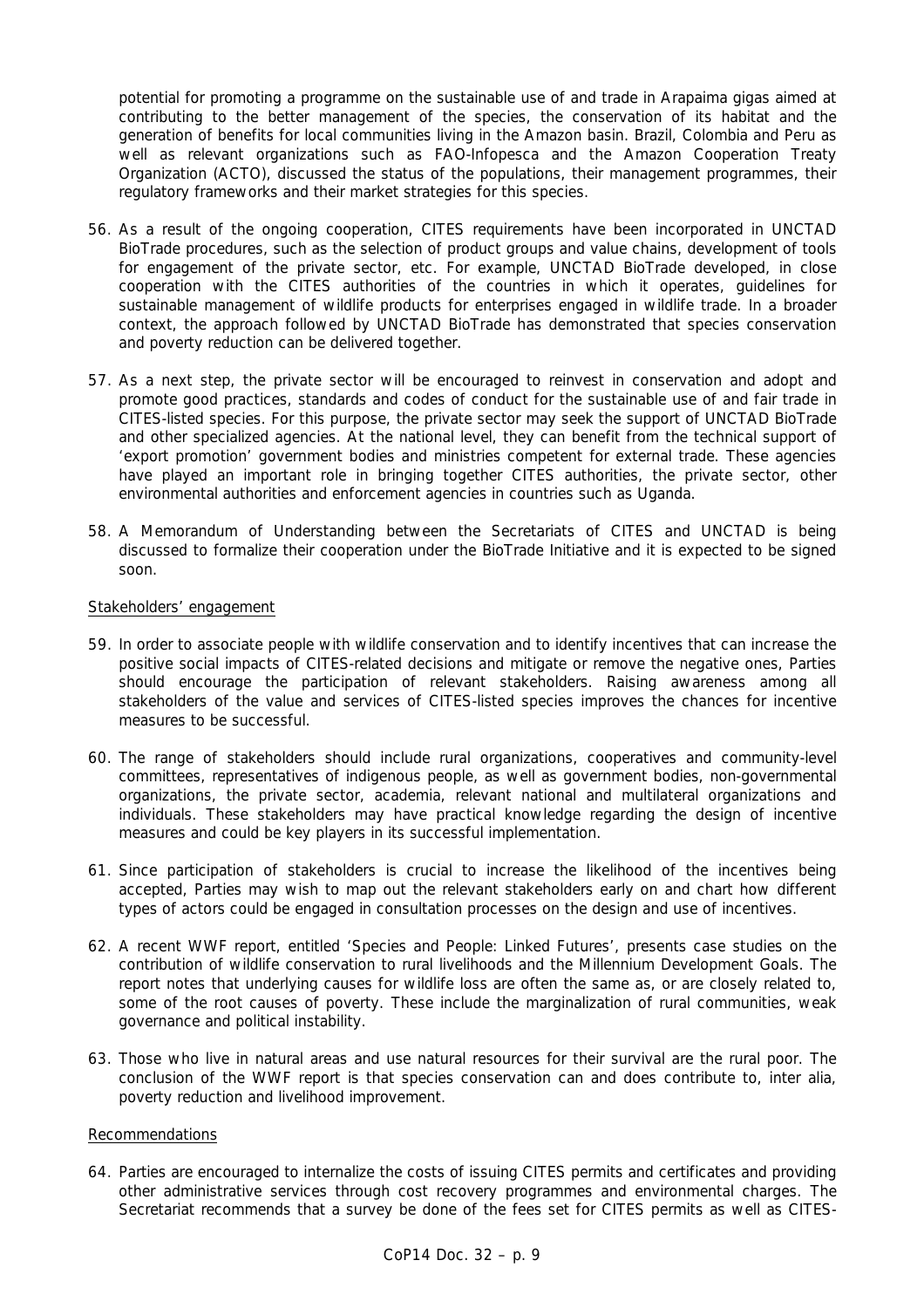related services and the elaboration of guidance to Parties on how to determine the optimal fee for such permits and services.

- 65. The Secretariat recommends the creation of a working group that will identify the most promising options for CITES Authorities to explore in designing and using specific incentive measures, with particular emphasis on due diligence, compensatory mechanisms, certification schemes, communal property rights, the auctioning of quotas and cost recovery and environmental charges.
- 66. Given the role of local communities and the private sector in wildlife trade, thought might be given to the establishment of consultative and information exchange mechanisms to facilitate dialogue and cooperation between governments, local communities, civil society and the private sector at national level as well as during meetings of the Conference of the Parties and meetings of its subsidiary bodies.
- 67. To implement the suggestions above, the Secretariat recommends that the Conference of the Parties adopt the decisions contained in the Annex.
- 68. Costs associated with related Secretariat support to the Standing Committee, and the Secretariat's cooperation with UNCTAD BioTrade, as well as other partners, are included in the costed programme of work. A consultancy involving 10,000 USD would be needed to conduct the survey of CITES permit and administration fees.